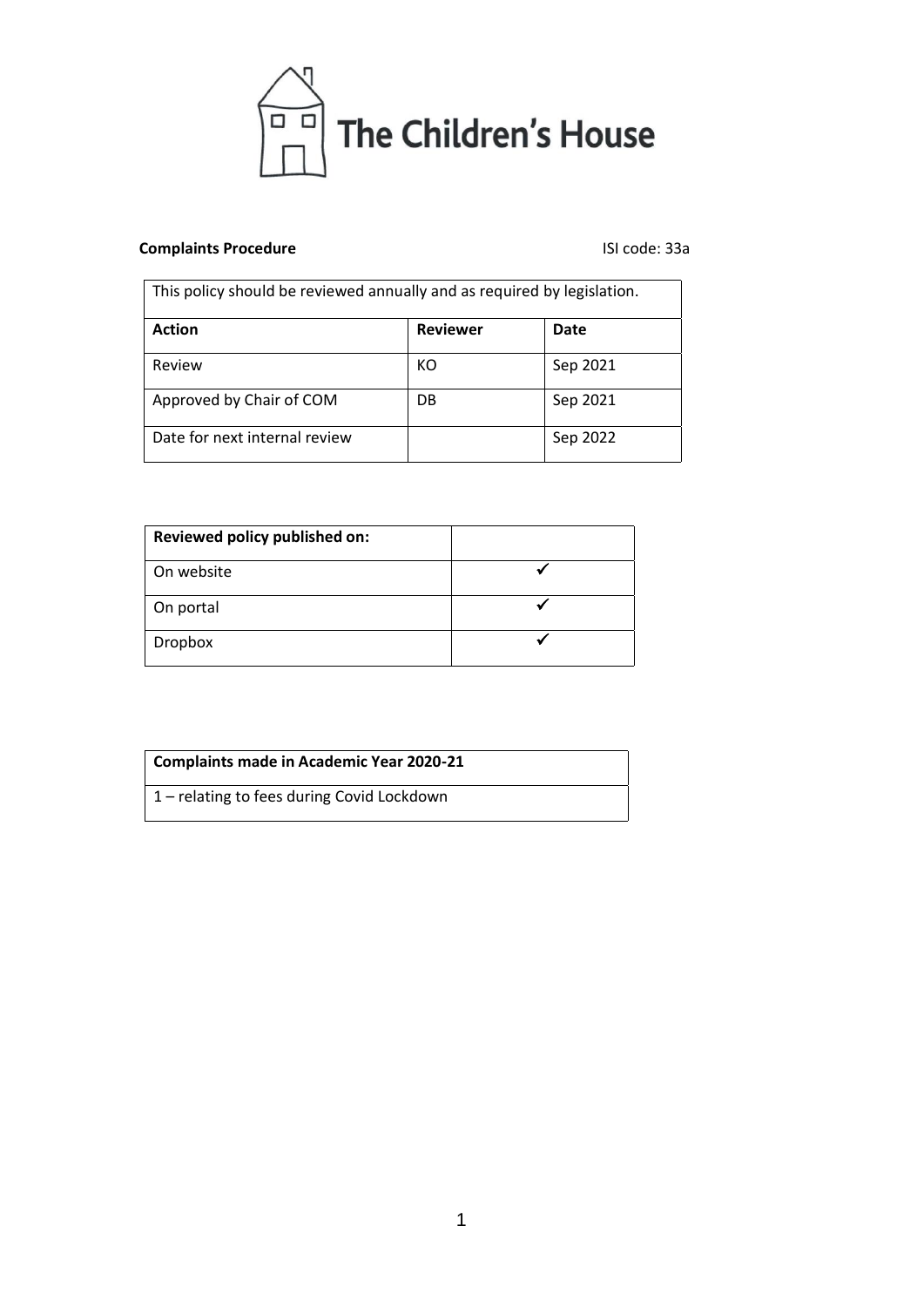

#### **COMPLAINTS PROCEDURE**

#### **INTRODUCTION**

## **Circulation:**

This policy is addressed to the Senior Leadership Team, to all members of the teaching and pastoral staff and to all parents. It is available to all current and prospective members of the school community via the School website. It is displayed on the Parent Noticeboards in the school and is available from the School office on request.

Complaints by parents of former pupils will be dealt with under this Complaints Procedure only if the complaint was initially raised when the pupil to whom the complaint relates was still registered as a pupil at the school.

### **Policy Status:**

This policy has been approved by the Council of Management and Headteacher of The Children's House School (**School**). It is in accordance with paragraph 32(1) (b) of schedule1 to the Education (Independent School Standards) Regulations (2014). The School will make available to parents of pupils (and prospective pupils) and provide, on request, to the Chief Inspector, the Secretary of State or Ofsted, details of the Complaints Procedure and the number of complaints registered under the formal procedure during the preceding school year.

Since 1<sup>st</sup> October 2015, schools have been required by the Alternative Dispute Resolution for Consumer Disputes (Competent Authorities and Information) Regulations 2015 to provide parents at the conclusion of the final stage of the Complaints Procedure with the name and address of an ADR entity (such as a mediation of arbitration body) which would be competent to deal with any unresolved dispute, should both parties wish to engage in ADR. Schools are not required to include information about ADR in the Complaints Procedure itself. On providing information about a certified ADR provider, schools are also required to notify the parents whether they are obliged and/or prepared to enter into ADR. Schools are not required to enter into ADR.

The policy applies to all sections of the School including Early Years. The procedures set out below may be adapted as appropriate to meet the policy aims and circumstances of each case. The Early Years Foundation Stage sets out specific standards in its statutory framework and these are referred to in our procedures as and when they occur.

### **What Constitutes a Complaint?**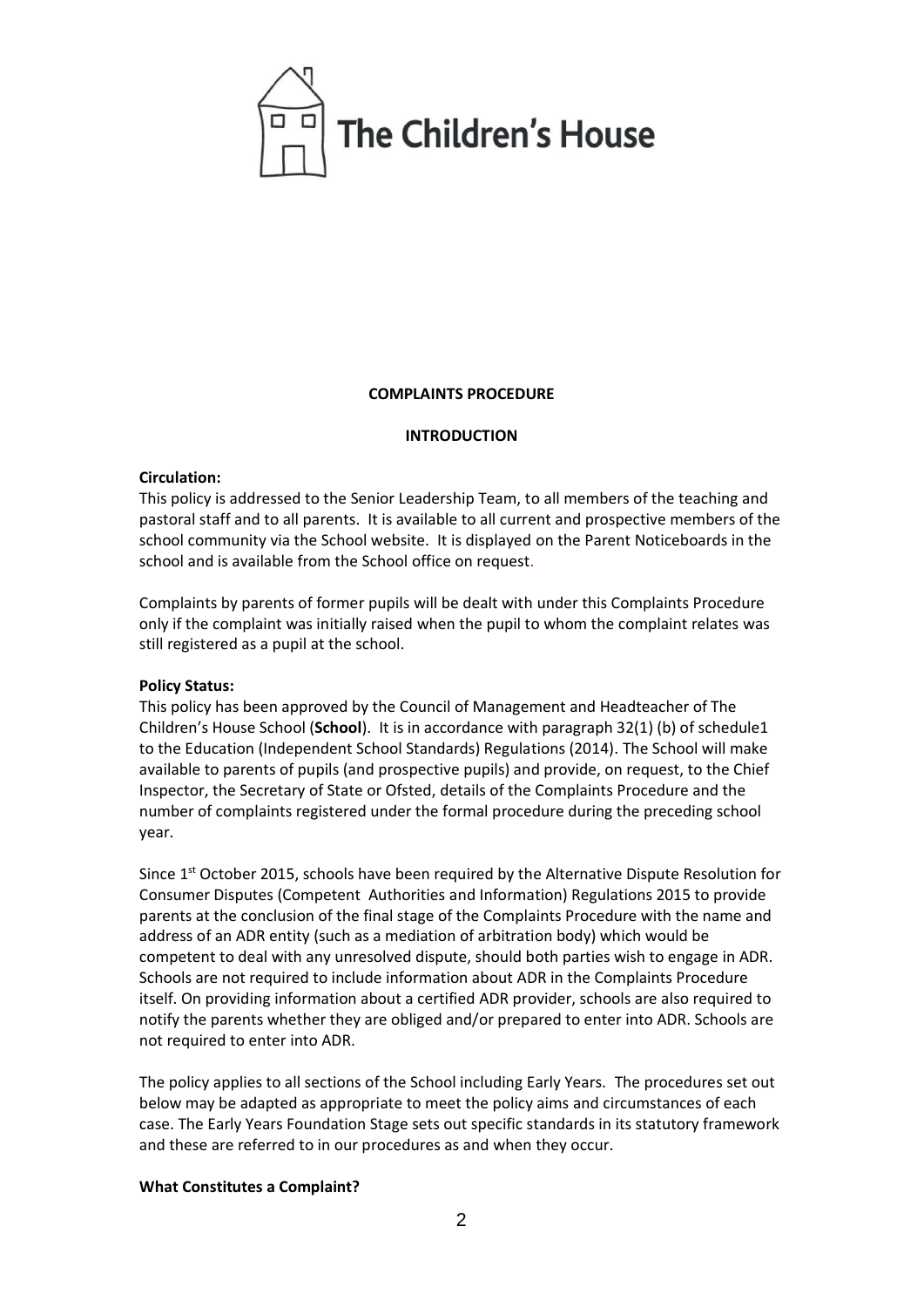

The Independent School Standards and the Department for Education (DfE) do not distinguish between 'concerns' and 'complaints'. Any matter about which a parent of a pupil is unhappy and seeks action by the School is a complaint and is in the scope of this Complaints Procedure whatever the School labels it as. A complaint is an expression of dissatisfaction with a real or perceived problem. It may be made about the School as a whole, about a specific department or about an individual member of staff, and any matter about which a parent is unhappy and seeks action by the School is within the scope of this Complaints Procedure. A complaint is likely to arise if a parent believes that the School has done something wrong, failed to do something that it should have done or has acted unfairly.

## **Confidentiality:**

All concerns and complaints, whether raised informally or formally, will be treated seriously and confidentially.

#### **Aim:**

The aim of this policy is to ensure that a concern or complaint is managed sympathetically, efficiently and at the appropriate level, and resolved as soon as possible, so that it is fair to those concerned and promotes parents' and pupils' confidence in our ability to safeguard and promote welfare. We will try to resolve every concern or complaint in a positive way with the aim of putting right a matter which may have gone wrong and, where necessary, reviewing our systems and procedures in light of the circumstances.

### **Policy Statement:**

We need to know as soon as possible if there is any cause for dissatisfaction. We recognise that a difficulty which is not resolved quickly and fairly can soon become a cause of resentment, which would be damaging to relationships and to our school culture. Parents and pupils should never feel – or be made to feel – that a complaint will be taken amiss or will adversely affect a pupil or his/her opportunities at the School. The policy however, distinguishes between a concern or difficulty which can be resolved informally and a formal complaint which will require investigation.

#### **COMPLAINTS PROCEDURE**

This policy describes a three stage procedure:

### **Stage 1: Informal resolution**

- It is hoped that most complaints and concerns will be resolved quickly and informally
- If parents have a complaint, they should normally contact their child's class teacher. In many cases, the matter will be resolved straightaway by this means, to the parents' satisfaction. If the class teacher cannot resolve the matter alone it may be necessary for them to consult the Headteacher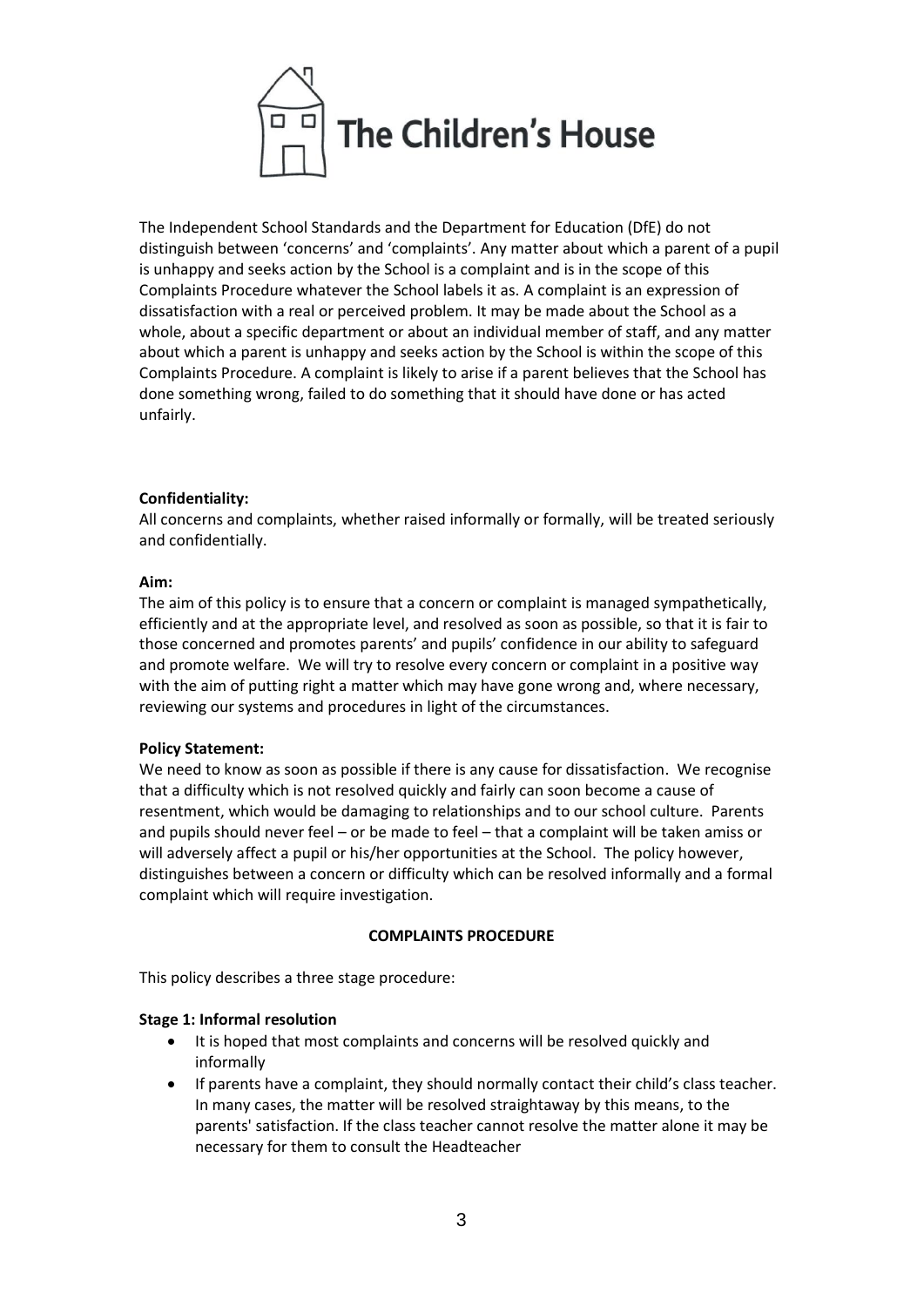

- Complaints made directly to the Headteacher will usually be referred to the relevant class teacher unless the Headteacher deems it appropriate to deal with the matter personally
- The class teacher will make a written record of all concerns and complaints and the date on which they were received. Should the matter not be resolved within five working days, or in the event that the class teacher and the parent fail to reach a satisfactory resolution then parents will be advised to proceed with their complaint in accordance with Stage 2 of this Complaints Procedure
- If, however, the complaint is against the Headteacher, parents should make their complaint directly to the Chair of the Council of Management. Correspondence should be sent to Dawn Brindle via the School office which is 77 Elmore Street, London N1 3AQ or via email to [dawnbrindle@childrenshouseschool.co.uk.](mailto:dawnbrindle@childrenshouseschool.co.uk)
- **All** complaints, both formal and informal, will be recorded in the complaints folder kept in the School office

## **Stage 2: Formal resolution**

- If the complaint cannot be resolved on an informal basis, then the parents should put their complaint in writing to the Headteacher
- Although all formal complaints must be made in writing, this does not mean that the formal stage is automatically triggered whenever a concern is expressed in writing, for example by email
- The Headteacher will decide, after considering the complaint, the appropriate course of action to take
- In most cases, the Headteacher will meet the parents concerned, normally within five working days of receiving the complaint, to discuss the matter. If possible, a resolution will be reached at this stage
- It may be necessary for the Headteacher to carry out further investigations
- The Headteacher will keep written records of all meetings and interviews held in relation to the complaint and will file them in the Complaints folder
- Once the Headteacher is satisfied that, so far as is practicable, all of the relevant facts have been established, a decision will be made and parents will be informed of this decision in writing. The Headteacher will also give reasons for the decision.
- If the complaint is against the Headteacher, the Chair of Governors will call for a full report from the Headteacher and for all the relevant documents. The Chair may also call for a briefing from members of staff, and will in most cases, speak to or meet with the parents to discuss the matter further. Once the Chair is satisfied that, so far as is practicable, all of the relevant facts have been established, the parents will be informed of the decision in writing. The Chair will give reasons for the decision
- If parents are still not satisfied with the decision, they should proceed to Stage 3 of this procedure
- The Headteacher will record whether the complaint was resolved at the Formal Resolution stage or whether it proceeded to Stage 3 of this procedure. The record will be filed in the Complaints folder

### **Stage 3: Independent panel hearing**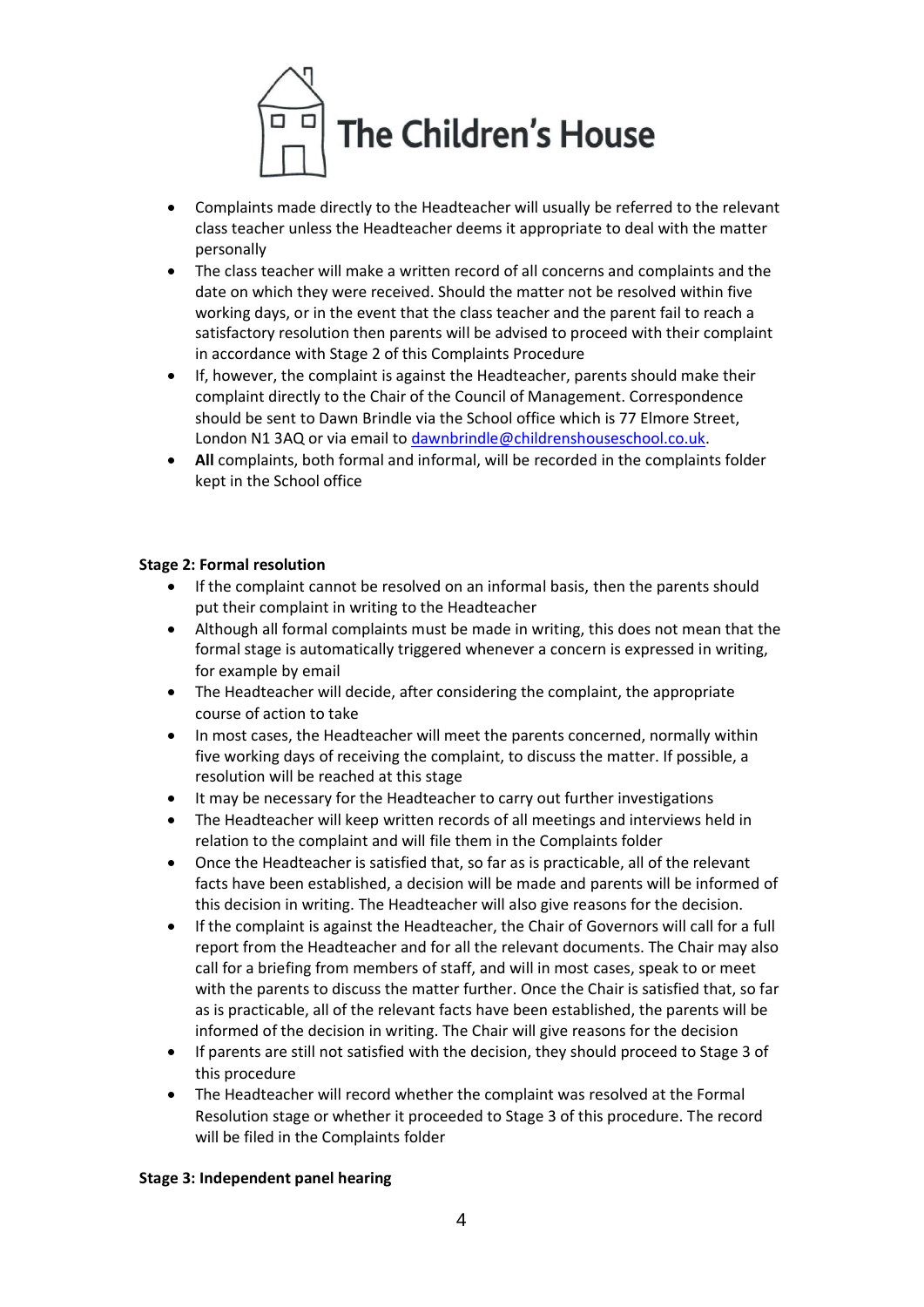

- If parents seek to invoke Stage 3 (following a failure to reach an earlier resolution) they will be referred to the convenor who has been appointed by the Governors to call hearings of the Complaints Panel
- The matter will then be referred to the Complaints Panel for consideration. The Panel will consist of three persons not directly involved in the matters detailed in the complaint and one of whom shall be independent of the management and running of the School. DfE guidance on the identity of the independent panel member is set out in Appendix 1. The convenor, on behalf of the Panel, will then acknowledge the complaint and schedule a hearing to take place as soon as practicable and normally within 10 working days
- If the Panel deems it necessary, it may require that further particulars of the complaint or any related matter be supplied in advance of the hearing. Copies of such particulars shall be supplied to all parties normally not later than five working days prior to the hearing
- The parents may attend the hearing and be accompanied to the hearing by one other person if they wish. This may be a relative, teacher or friend. Legal representation will not normally be appropriate
- The manner in which the hearing is conducted shall be at the discretion of the Panel
- If possible, the Panel will resolve the parents' complaint without the need for further investigation. Where further investigation is required, the Panel will decide how it should be carried out
- After due consideration of all facts they consider relevant, the Panel will make findings as to whether or not the Stage 2 decision was a reasonable one and may make recommendations
- The Panel will write to the parents informing them of its decision and the reasons for it, normally within five working days of the hearing (though additional time may be required if it is necessary to carry out further investigations following the hearing). The decision of the Panel will be final. A copy of the Panel's findings and recommendations (if any) will be sent by electronic mail or otherwise given to the parents, and, where relevant, the person complained about as well as the Chair of the Council of Management and the Headteacher. A copy of the Panel's findings and recommendations (if any) will also be made available for inspection on the School premises by the Council of Management and the Headteacher
- The Panel's letter will include the name and address of a certified alternative dispute resolution (ADR) entity and will indicate whether the School is obliged and/or prepared to enter into ADR
- Any complaint of a decision taken by the Headteacher to exclude or require the removal of a pupil will be governed by this Stage 3 of the School's Complaints Procedure. In such circumstances, the Panel may only uphold the complaint if they consider, having regard to the process followed by the Headteacher, that the Headteacher's decision to exclude/require the removal of the pupil was not a reasonable decision for the Headteacher to have taken.

# **Timeframe for Dealing with Complaints:**

All complaints will be acknowledged within **five working days** if received during term time and as soon as practicable during holiday periods. Timescales for each stage are set out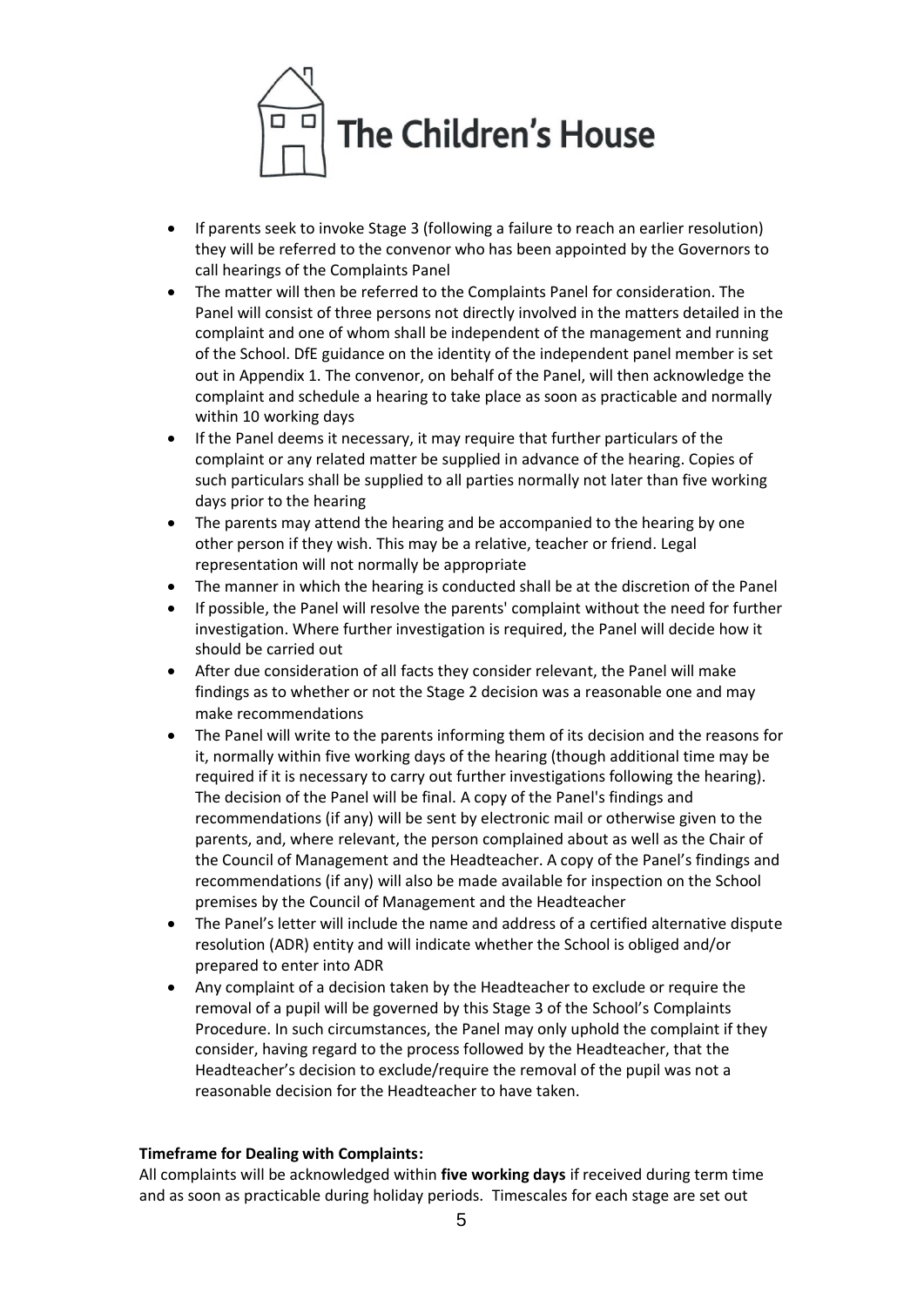

below in the relevant paragraphs, including times for complaints received during the school holidays or shortly before the commencement of a school holiday. When we refer to "working days" we mean Monday to Friday when the School is open during term-time. The dates of terms are published on the School's website. The School's target is to complete the first two stages of the procedure within **30 working days** if the complaint is lodged during term-time and as soon as practicable during holiday periods. Stage 3, the Appeal Panel Hearing, will be completed within a further **30 days** if the appeal is lodged during term-time and as soon as practicable during holiday periods.

## **Record:**

Following resolution of the complaint, a written record will be kept of all complaints, and of whether they are resolved at Stage 1, 2, 3 or proceed to a Panel Hearing. At the School's discretion additional records may be kept which may contain the following information:

- Date when the issue was raised
- Name(s) of parent(s)
- Name of pupil
- Description of the issue
- Records of all the investigations (if appropriate)
- Witness statements (if appropriate)
- Name of member(s) of staff handling the issue at each stage
- Copies of all correspondence on the issue (including emails and records of phone conversations)
- Notes of the hearing
- The Panel's written decision

This may include 'special category personal data' (as further detailed in the School's Privacy Notice, but potentially including sensitive data such as information relating to physical or mental health) where this is necessary owing to the nature of the complaint. The School will keep records of formal complaints and Complaints Panel hearings, as required by regulation. It will do so in accordance with its Privacy Notice, but in most cases for a period of at least six years after the pupil leaves the School (subject to the supervening requirements of the Independent Inquiry into Child Sexual Abuse set out in Appendix 2). Correspondence, statements and records relating to individual complaints will be kept confidential except where the Secretary of State or a body conducting an inspection under section 109 of the Education and Skills Act 2008 requests access to them or where any other legal obligation prevails. As required by the statutory framework for the Early Years Foundation Stage (EYFS), the School will provide Ofsted, on request, with a written record of all complaints made during any specified period, and the action which was taken as a result of each complaint. The record of any such complaints will be kept for at least three years (subject to the supervening requirements of the Independent Inquiry into Child Sexual Abuse set out in Appendix 2).

In the academic year 2018/2019 the School received no formal complaints.

Parents may complain directly to Ofsted if they believe the school is not meeting the EYFS requirements. Schools must make available details of how to contact Ofsted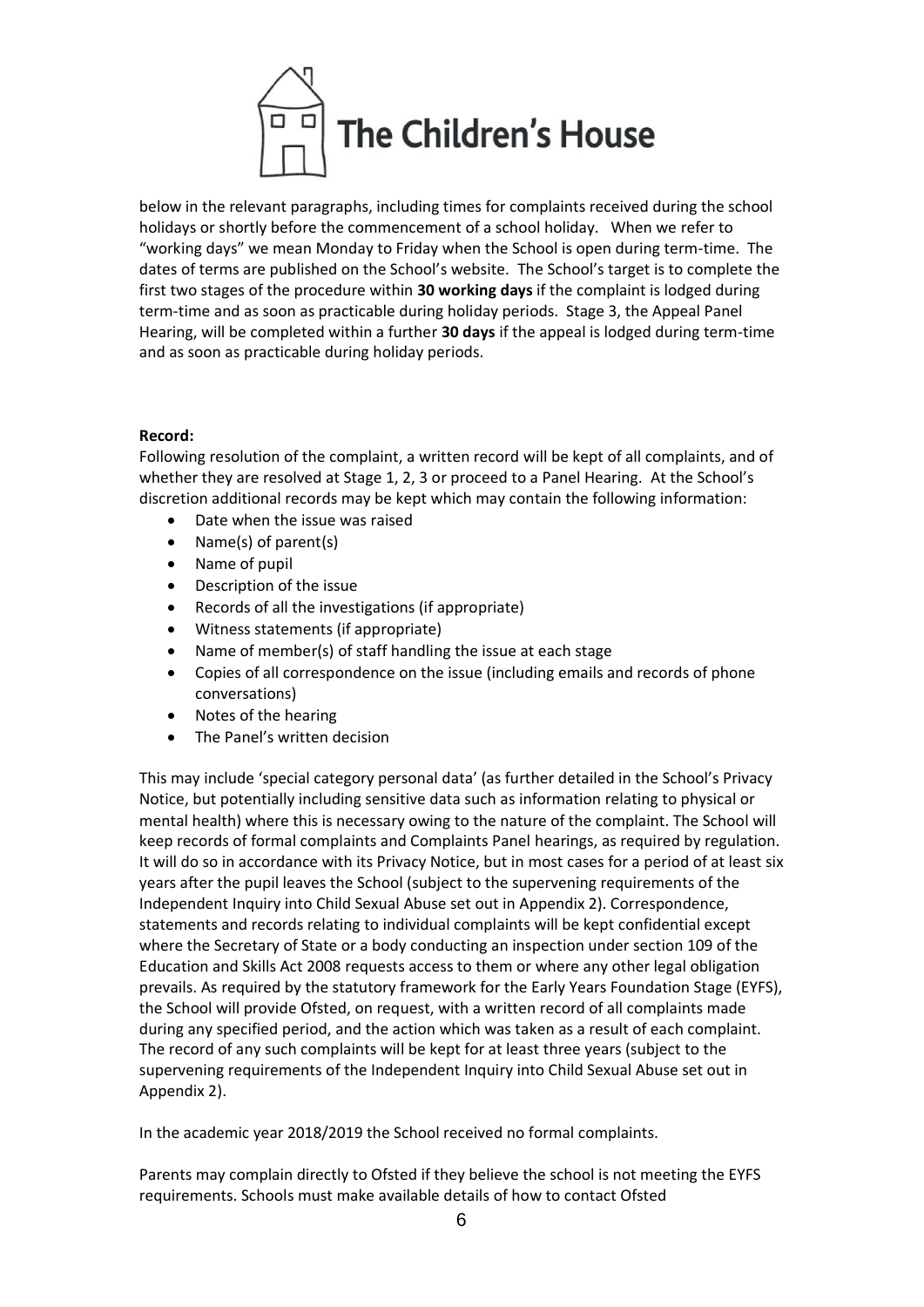

This Policy was agreed by the Council of Management in September 2021. It will be reviewed again in one year's time.

**Signed:** Dawn Brindle Chair of the Council of

Management

## **APPENDIX ONE – APPOINTING AN INDEPENDENT MEMBER OF THE PANEL**

The DfE give the following advice on the selection of an independent panel member for involvement at Stage 3 of the Complaints Procedure:

'Our general view is that suitable people would be those who have held positions of responsibility and who are used to analysing evidence and putting forward balanced arguments/points. It would add credibility if independent panel members had some standing in the local community. In this connection, serving or retired business people, civil servants, heads or senior members of staff at other schools, people with a legal background – perhaps retired members of the Police Force – might be considered suitable by schools. Schools will have their own views and may well have other suitable suggestions to make.'

### **APPENDIX TWO – CONTACTING OFSTED AND THE HEADTEACHER**

- Ofsted may be contacted as follows: **Ofsted** National Business Unit The Royal Exchange Buildings St Anne's Square Manchester N2 7LA Tel: 0300 1234 666 or by email: [enquiries@ofsted.gov.uk](mailto:enquiries@ofsted.gov.uk)
- Independent Schools Inspectorate Tel: 0207 600 0100 or by email: **concerns@ISI.net**
- The Chair of the Council of Management can be contacted as follows:

Mrs Dawn Brindle The Children's House 77 Elmore Street London N1 3AQ [dawnbrindle@childrenshouseschool.co.uk](mailto:dawnbrindle@childrenshouseschool.co.uk) or via the school office.

• The Headteacher of the Nursery can be contacted as follows:

Ms Salima Keshavjee